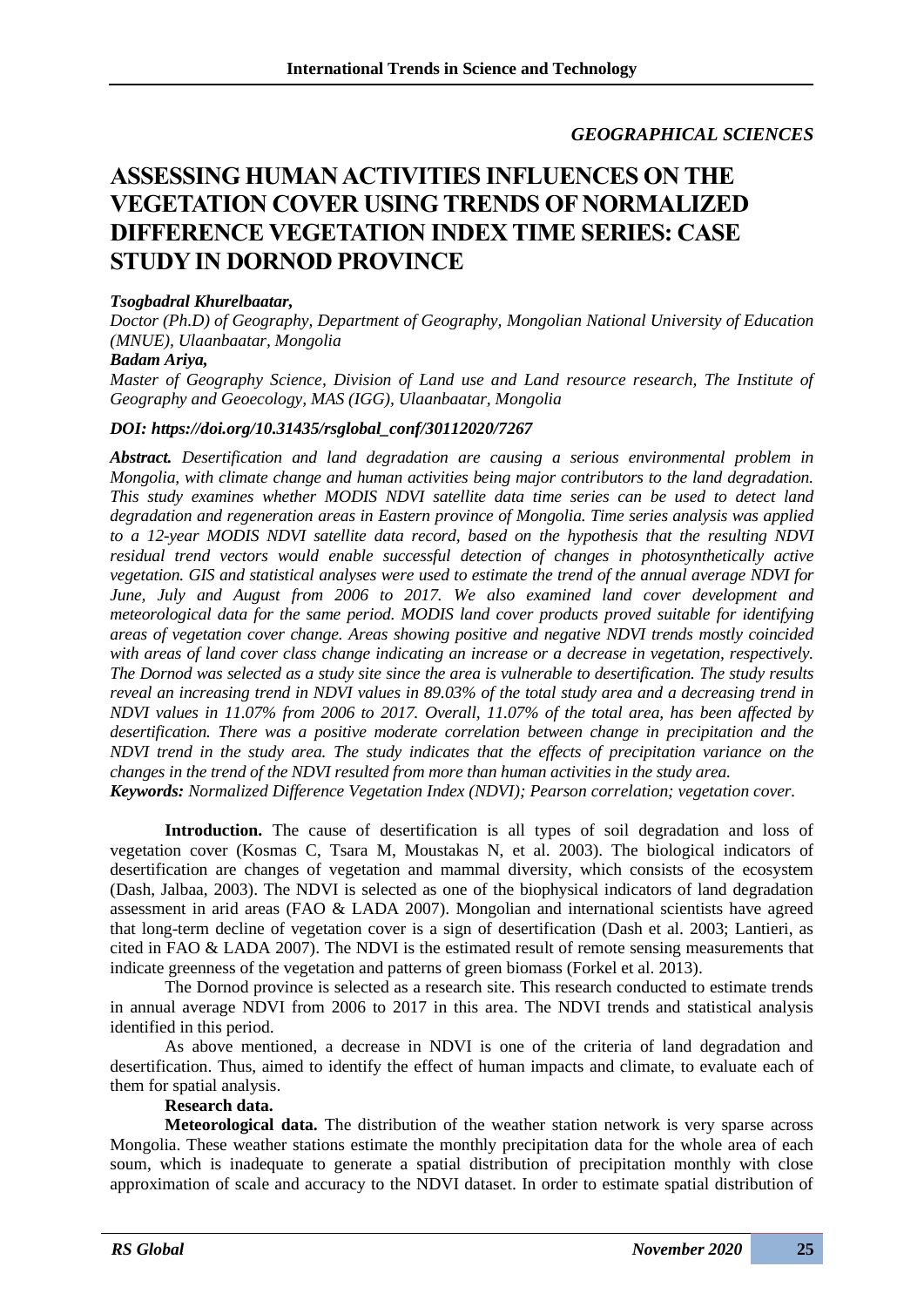the amount of precipitation densely distributed precipitation data are needed. Therefore, remotely sensed precipitation data derived from TRMM's (Tropical rainfall measuring mission) were acquired to estimate the annual average accumulated precipitation for June, July and August from 2006 to 2017. TRMM's monthly precipitation 3B43 data were collected for this study. The spatial resolution of this product is a 0.25ox0.25o grid and the temporal resolution is monthly (Huffman 2016). It presents the monthly average precipitation in mm/hour per pixel of the 0.25оx0.25о grid.

**Normalized Difference Vegetation Index /NDVI/.** MODIS satellite data with 1 km resolution (MOD13A3) used in annual average NDVI for June, July and August from 2006 to 2017.

**Vector data.** The vector data include roads, settlement areas and herders' seasonal location points, wells, rivers and streams within the selected area. The data acquired were from the "National unified land territory registration" data which has been developed by the Agency of Land Administration and Land Management, Geodesy and Cartography.



*Fig. 1. Spatial distribution of annual precipitation in the Dornod aimag over an average of 12 years*



*Fig. 2. Spatial distribution of the average NDVI over the 12 years of existence of the Dornod aimag*

**Data processing.** The process was used in ArcGIS 10.3.1 software for spatial analysis and multivariate analysis, transformation.

**NDVI.** For each year of the study, the values of NDVI/6, 7 and 8 MODIS were superimposed and analyzed according to the average statistical value.

**Precipitation.** TRMM 3b43 resolution on the surface of the TRMM satellite with a resolution of 0.25<sup>o</sup> by gradient in netCDF format to build a clip from the border of the Dornod aimag and to form the spatial distribution of each spatial distribution for each year (up to 1 km). The northern end of precipitation is 50 degrees north latitude, no news. In addition, there were no data on the northern sums of sums, such as the sum of Chulluntor from the Dornod aimak. Although the final data were presented in the form of data from meteorological stations, there are few meteorological stations in the area and they are too large and cannot be reconstructed.

**Vector data processing.** Vector data were converted to 1 km, exactly in 5 districts at a distance of 1 km from each other for each site, population and wells, wells and rivers.

## **Research methodology.**

**Pearson's correlation analysis.** Pearson's correlation determines the degree of linearity between two numerical values. The value of the correlation coefficient is the strength and direction of the connection (positive and negative). The correlation coefficient is expressed in r or R and varies from [-1: 1]. The Pearson correlation coefficient is measured by linear force (r). When we look at the duration of time and variables, we determine the variables. The correlation coefficient measures the strength of the linear relationship, not just the relationship between variables.

For correlation coefficients (Piao & Fang, 2002), [2] the correlation between NDVI and the given time corresponds to: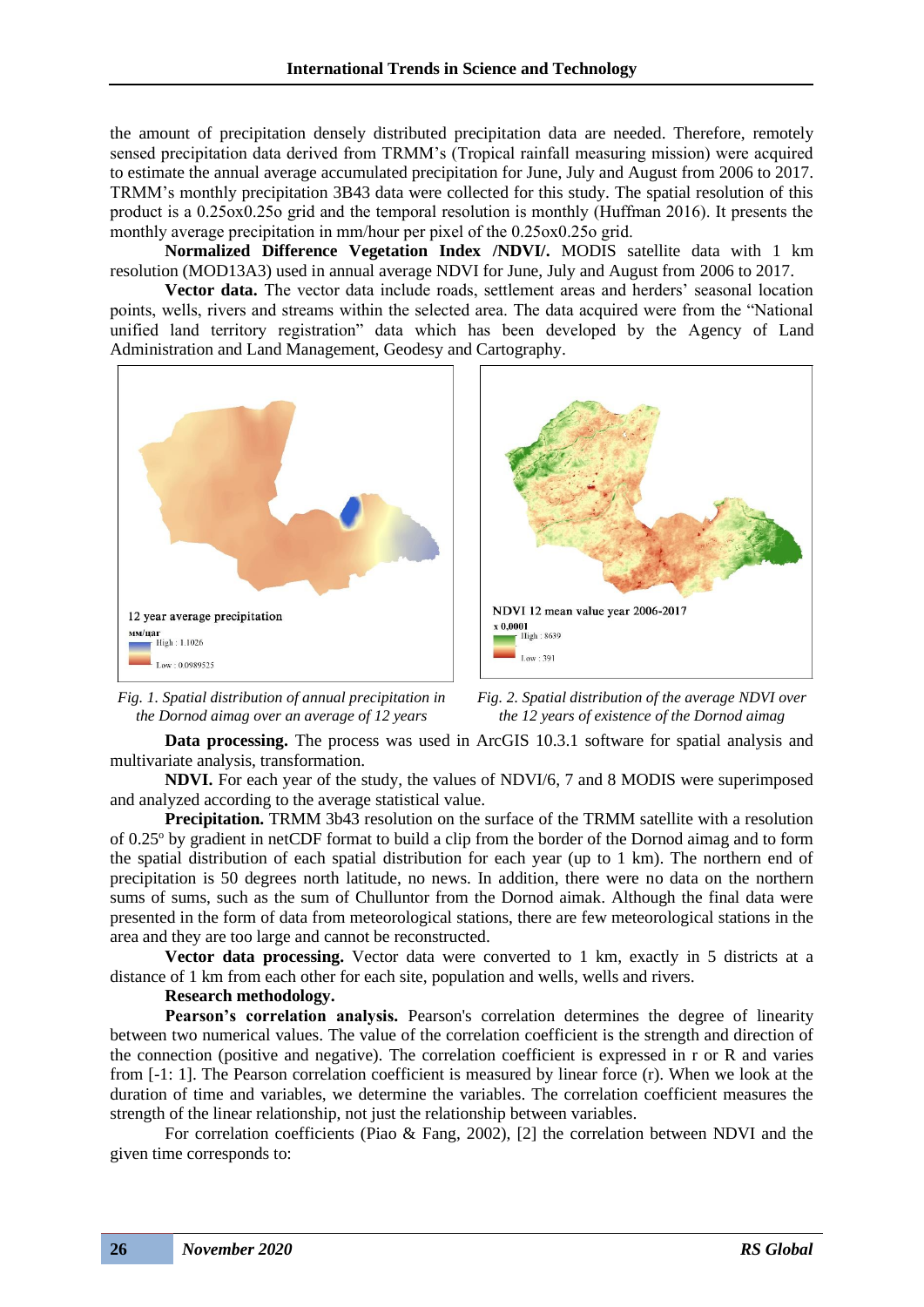$$
r_{xt} = \frac{\sum_{i=1}^{n} (x_i - \bar{x})(i - \bar{t})}{\sqrt{\sum_{i=1}^{n} (x_i - \bar{x})^2 \sum_{i=1}^{n} (i - \bar{t})^2}}
$$
(1)

Here is the n-shaped year, the value of  $x_i$ -i is the year of NDVI,  $(x)$  is the average value of the given time of NDVI.  $t^{-}$ - annual average  $(n + 1) / 2$  consecutive years. This value is calculated at each point within 1 km (x, y) of 142727 points. Estimated positive and negative values reflect a 12-year decline in the growth rate of the NDVI index over the period 2006-2017.

## **Results.**

**NDVI and the precipitation approach.** The following figure shows that the mean values of precipitation and NDVI change with each other in the same deviation of the linear correlation line. The NDVI is the most commonly used index and has a measurement scale ranging from -1 to +1. Negative values represent non-vegetated surfaces, whereas values close to 1 have very dense vegetation (Ioan et al. 2013).



*Fig. 3. Comparison of mean 12-year precipitation and mean annual changes in NDVI*

The value of the NDVI index and the 12-year significance coefficient or correlation coefficient 1, the linear dependence with a strong increase, indicates the strength up to the value close to -1. In other words, the linear dependence on strong growth represents a long-term trend of NDVI variables and a significant decrease in the long-term decrease of NDVI variables.

Figure 5 shows that most regions of the country tend to grow moderately or weakly. The slightest tendency is observed to the least extent.

![](_page_2_Figure_9.jpeg)

*Fig. 4. Value of NDVI and 12-year series of dependences*

![](_page_2_Figure_11.jpeg)

(Strength of linear dependence (Value of NDVI and 12-year series of dependences))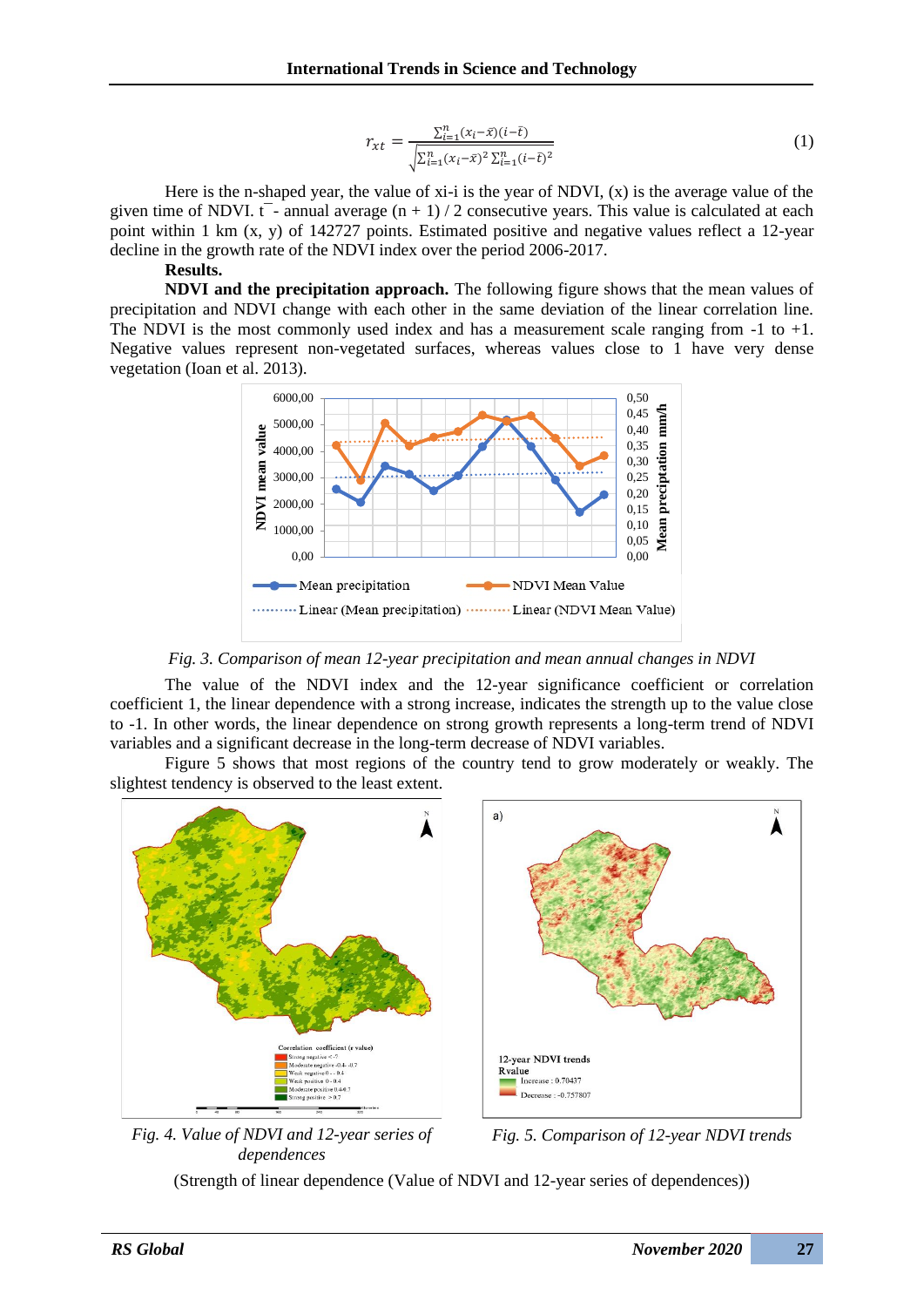![](_page_3_Figure_1.jpeg)

*Fig. 6. Trends in precipitation over 12 years*

The above graph shows that the amount of precipitation has increased over the past 12 years **Human impacts.**

To ensure the spatial distribution of the human factor, five areas have been identified with an accuracy of 1 km for humanitarian activities, infrastructure and natural sites, and areas beyond 5 km are considered less vulnerable to human impact (Figure 7).

Water bodies and their surroundings are the main summer habitat for reindeer herders and represent areas of high intensity. To estimate the anthropogenic impact, the percentage of INR growth within a 5 km radius of the reservoir is calculated as 1 km per capita. As can be seen from Table 1, the maximum reduction of the lake area, or 21% of the total area, has been reduced.

Infrastructure inflow affects the land types in the Dornod aimag category, such as roads, urban and agricultural areas, and Table 2 shows that the greatest impact in the affected area is 1 km in the area of impact, occupying 20 percent of the area.

Depending on the type of impact zone, Figure 11 illustrates how NDVI increases and decreases. In terms of total area, the spatial distribution of IRIS trends is 21% and 17.4% is in close proximity to the areas under crops.

![](_page_3_Figure_8.jpeg)

*Fig. 7. Ratio of growth rate to NDVI index decrease in the area of influence*

### **Discussion.**

1. According to the correlation coefficient, 11.07% of the total study area decreased the value of INRRRR. In other words, 11.07% of the surveyed areas show that vegetation cover is likely to decrease slightly, indicating land degradation and desertification in these areas. Most of the settlement (89.03 percent) is observed, which is directly related to the increase in precipitation over a 12-year period.